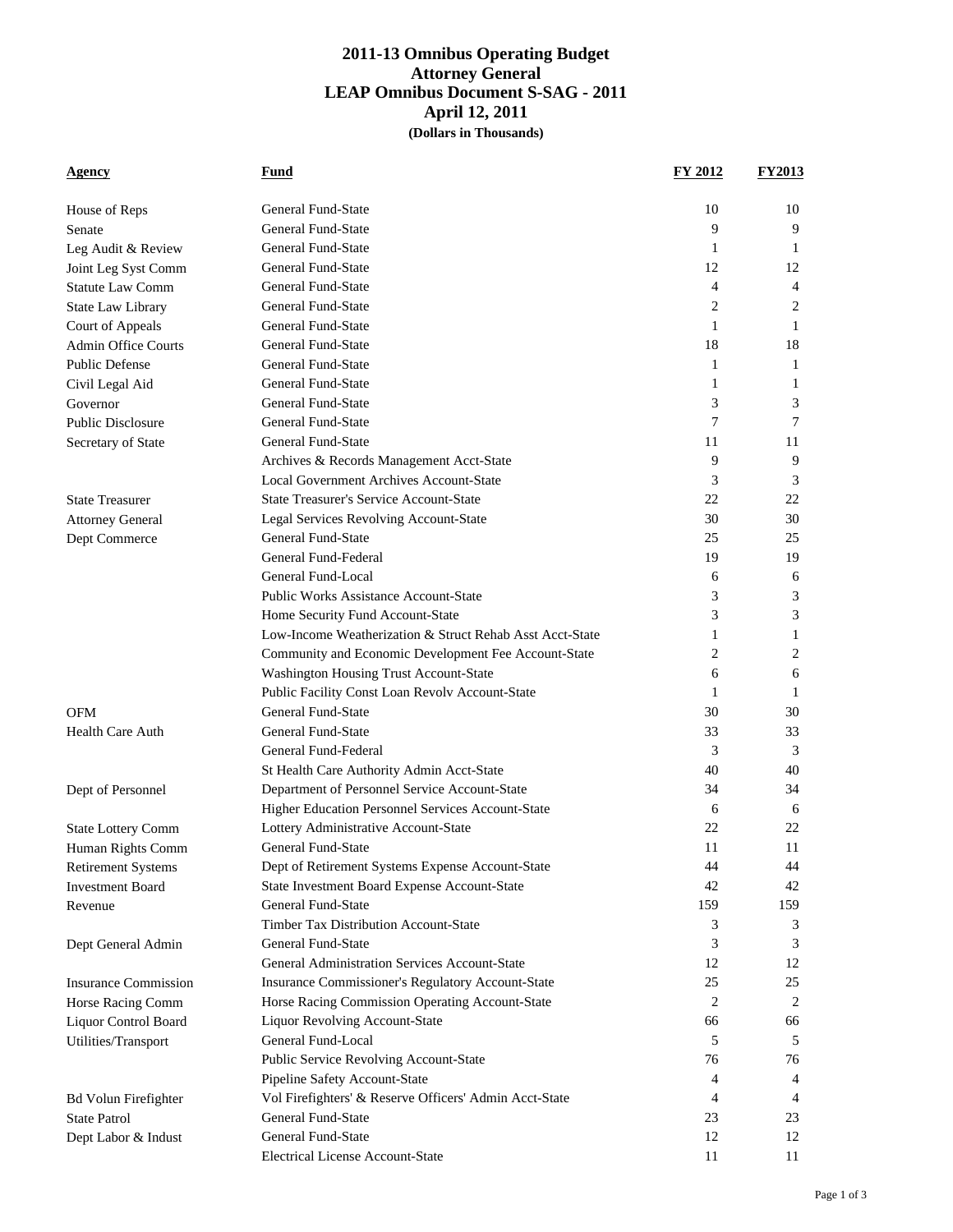## **2011-13 Omnibus Operating Budget Attorney General LEAP Omnibus Document S-SAG - 2011 April 12, 2011 (Dollars in Thousands)**

| Agency                     | Fund                                             | <b>FY 2012</b> | <b>FY2013</b> |
|----------------------------|--------------------------------------------------|----------------|---------------|
|                            | <b>Public Works Administration Account-State</b> | 8              | 8             |
|                            | <b>Accident Account-State</b>                    | 483            | 483           |
|                            | Medical Aid Account-State                        | 420            | 420           |
|                            | Plumbing Certificate Account-State               | 1              | 1             |
|                            | Pressure Systems Safety Account-State            | 1              | 1             |
| Licensing                  | <b>General Fund-State</b>                        | 2              | 2             |
|                            | Architects' License Account-State                | 4              | 4             |
|                            | Professional Engineers' Account-State            | 9              | 9             |
|                            | Real Estate Commission Account-State             | 20             | 20            |
|                            | Master License Account-State                     | 7              | 7             |
|                            | Uniform Commercial Code Account-State            | 1              | 1             |
|                            | Real Estate Appraiser Commission Account-State   | 5              | 5             |
|                            | Business & Professions Account-State             | 22             | 22            |
| Military Dept              | <b>General Fund-State</b>                        | 36             | 36            |
| <b>Ind Sentence Review</b> | <b>General Fund-State</b>                        | 14             | 14            |
| Social & Health Svcs       | <b>General Fund-State</b>                        | 1,169          | 1,169         |
|                            | General Fund-Cash                                | 501            | 501           |
| Dept of Health             | General Fund-State                               | 48             | 48            |
|                            | General Fund-Federal                             | 70             | 70            |
|                            | General Fund-Local                               | 28             | 28            |
|                            | <b>Health Professions Account-State</b>          | 61             | 61            |
|                            | Safe Drinking Water Account-State                | 2              | 2             |
|                            | Drinking Water Assistance Account-State          | 8              | 8             |
|                            | <b>State Toxics Control Account-State</b>        | 2              | 2             |
|                            | Medical Test Site Licensure Account-State        | 1              | 1             |
| Veterans' Affairs          | <b>General Fund-State</b>                        | 6              | 6             |
|                            | General Fund-Federal                             | 5              | 5             |
|                            | General Fund-Local                               | 5              | 5             |
| Corrections                | General Fund-State                               | 236            | 236           |
| Svcs for the Blind         | General Fund-Federal                             | 1              | 1             |
| <b>HEC Board</b>           | <b>General Fund-State</b>                        | 10             | 10            |
|                            | General Fund-Federal                             | 1              | 1             |
| <b>Public Schools</b>      | <b>General Fund-State</b>                        | 58             | 58            |
| Arch/Historic Preser       | General Fund-State                               | 1              | 1             |
| U W                        | General Fund-State                               | 108            | 108           |
| W S U                      | <b>General Fund-State</b>                        | 52             | 52            |
| E W U                      | <b>General Fund-State</b>                        | 3              | 3             |
| SIRTI                      | General Fund-State                               | 2              | 2             |
| W W U                      | <b>General Fund-State</b>                        | 23             | 23            |
| <b>Historical Society</b>  | <b>General Fund-State</b>                        | 2              | 2             |
| East WA St Hist            | General Fund-State                               | 1              | 1             |
| Dept of Ecology            | <b>General Fund-State</b>                        | 80             | 80            |
|                            | <b>Reclamation Account-State</b>                 | 3              | 3             |
|                            | Waste Reduction/Recycling/Litter Control-State   | 6              | 6             |
|                            | <b>State Toxics Control Account-State</b>        | 80             | 80            |
|                            | Local Toxics Control Account-State               | 9              | 9             |
|                            | Water Quality Permit Account-State               | 33             | 33            |
|                            | <b>Underground Storage Tank Account-State</b>    | 3              | 3             |
|                            | Hazardous Waste Assistance Account-State         | 6              | 6             |
|                            | Oil Spill Prevention Account-State               | 7              | 7             |